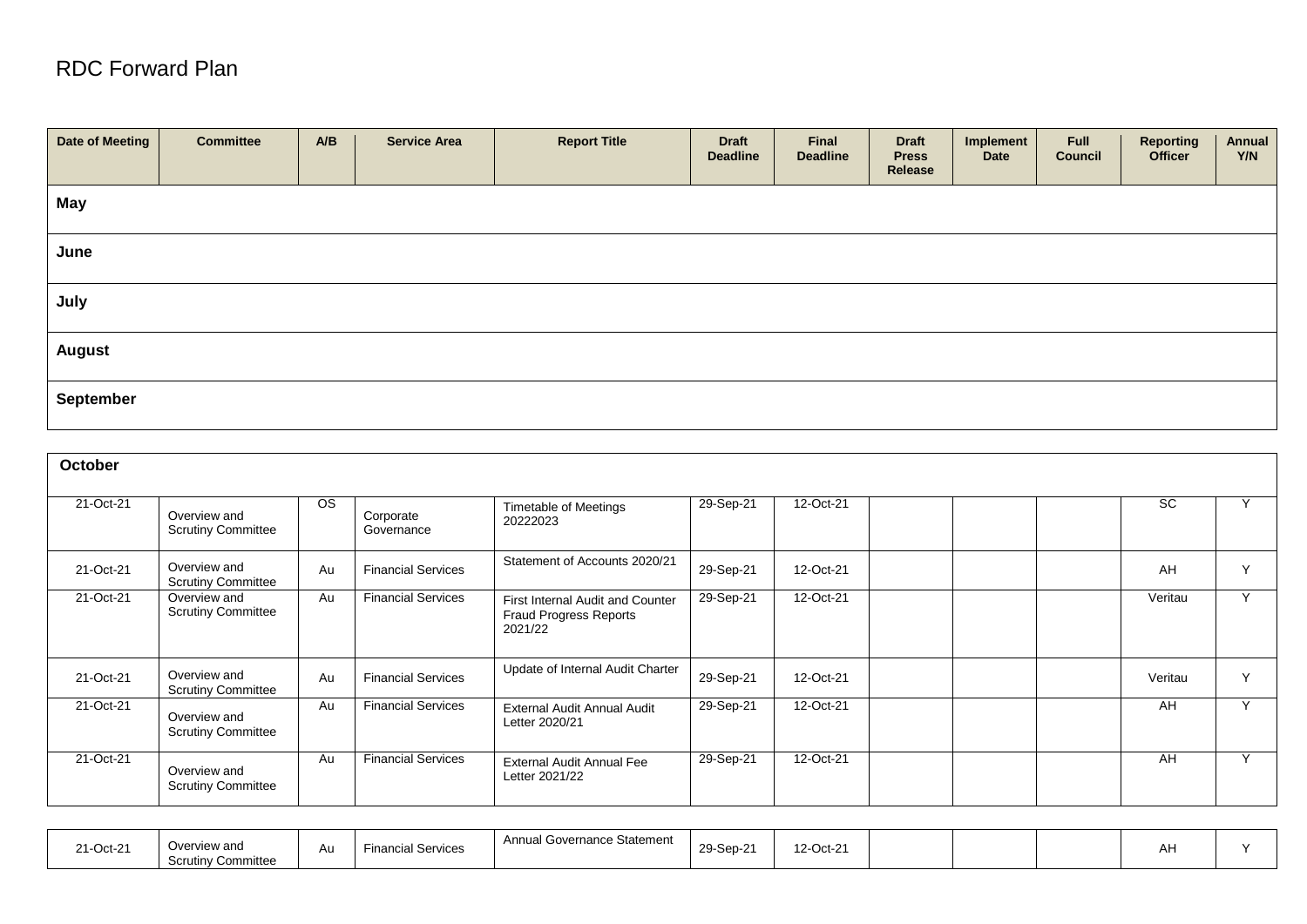| 21-Oct-21       | Overview and<br><b>Scrutiny Committee</b> | Au                     | <b>Financial Services</b> | <b>Treasury Management Mid</b><br><b>Year Review</b>                                       | 29-Sep-21 | 12-Oct-21 |           |           | <b>AH</b>       | Y |  |  |
|-----------------|-------------------------------------------|------------------------|---------------------------|--------------------------------------------------------------------------------------------|-----------|-----------|-----------|-----------|-----------------|---|--|--|
| <b>November</b> |                                           |                        |                           |                                                                                            |           |           |           |           |                 |   |  |  |
| 18-Nov-21       | Overview and<br><b>Scrutiny Committee</b> | <b>OS</b>              | <b>Customer Services</b>  | <b>Customer Complaints and</b><br>Compliments Q2 2021/22                                   | 27-Oct-21 | 09-Nov-21 |           |           | JK              | Y |  |  |
| <b>December</b> |                                           |                        |                           |                                                                                            |           |           |           |           |                 |   |  |  |
| January         |                                           |                        |                           |                                                                                            |           |           |           |           |                 |   |  |  |
| 20-Jan-22       | Overview and<br><b>Scrutiny Committee</b> | Au                     | <b>Financial Services</b> | Second Internal Audit and<br><b>Counter Fraud Progress</b><br>Reports 2021/22              | 29-Dec-21 | 11-Jan-22 |           |           | AH              | Y |  |  |
| 20-Jan-22       | Overview and<br><b>Scrutiny Committee</b> | Au                     | <b>Financial Services</b> | Internal Audit Plan 2022/23 -<br>Consultation                                              | 29-Dec-21 | 11-Jan-22 |           |           | AH              | Y |  |  |
| 20-Jan-22       | Overview and<br><b>Scrutiny Committee</b> | Au                     | <b>Financial Services</b> | External Audit Plan                                                                        | 29-Dec-21 | 11-Jan-22 |           |           | AH              | Y |  |  |
| 20-Jan-22       | Overview and<br><b>Scrutiny Committee</b> | Au                     | Corporate<br>Governance   | Update on the use of RIPA                                                                  | 29-Dec-21 | 11-Jan-22 |           |           | SC              | Y |  |  |
| 20-Jan-22       | Overview and<br><b>Scrutiny Committee</b> | B                      | <b>Financial Services</b> | <b>Treasury Management Strategy</b><br>Statement and Investment<br><b>Strategy 2022-23</b> | 29-Dec-21 | 11-Jan-22 | 11-Jan-22 | 17-Feb-22 | AH              | Y |  |  |
| 17-Feb-22       | Council                                   |                        |                           |                                                                                            |           |           |           |           |                 |   |  |  |
| February        |                                           |                        |                           |                                                                                            |           |           |           |           |                 |   |  |  |
| 10-Feb-22       | Overview and<br><b>Scrutiny Committee</b> | OS.                    | <b>Customer Services</b>  | <b>Customer Complaints and</b><br>Compliments Q3 2021/22                                   | 19-Jan-22 | 01-Feb-22 |           |           | JK              | Y |  |  |
| <b>March</b>    |                                           |                        |                           |                                                                                            |           |           |           |           |                 |   |  |  |
| 24-Mar-22       | Overview and<br><b>Scrutiny Committee</b> | $\overline{\text{os}}$ | <b>Customer Services</b>  | Safer Ryedale and Community<br>Safety Plan                                                 | 02-Mar-22 | 15-Mar-22 |           |           | $\overline{BS}$ | Υ |  |  |